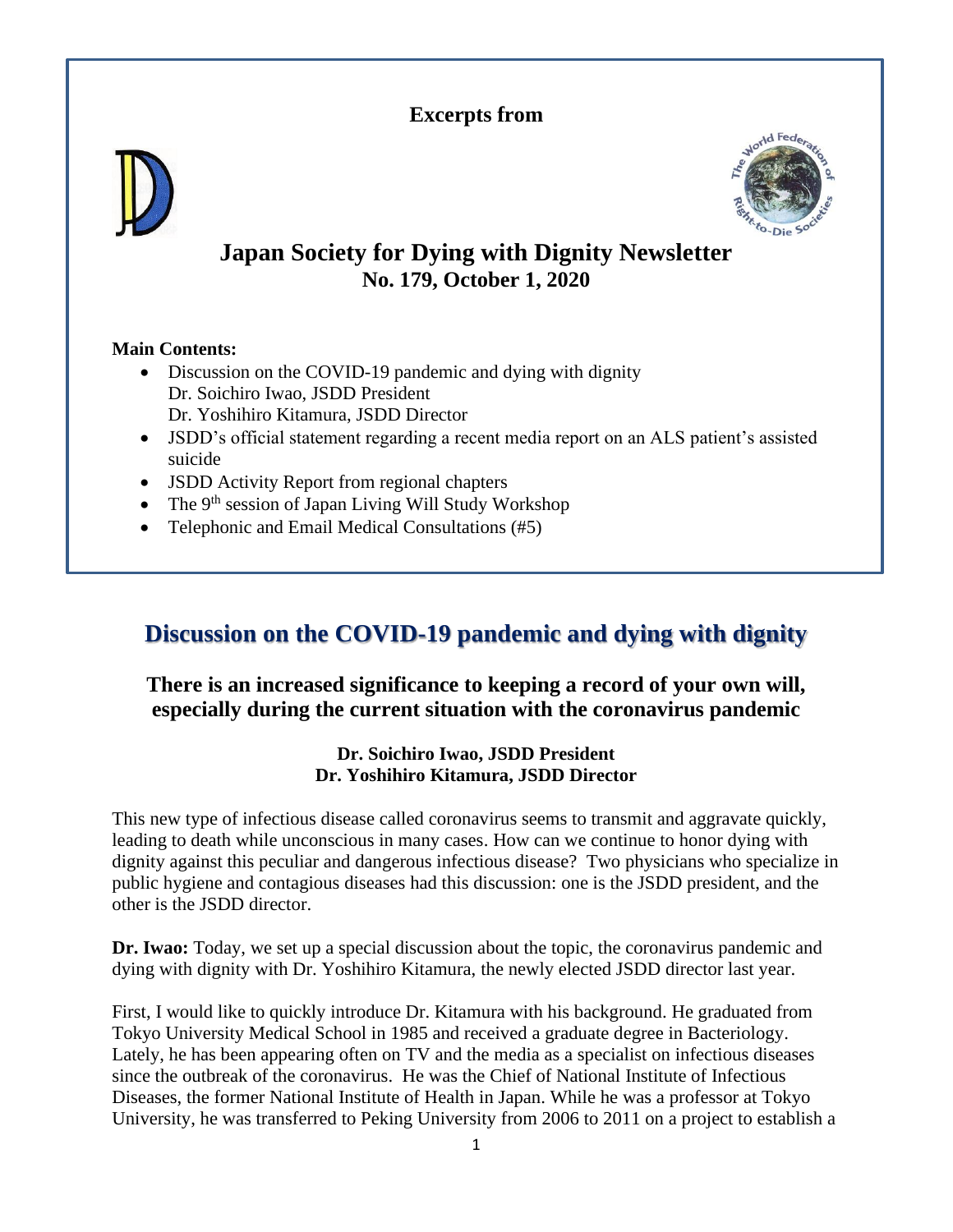research center for infectious diseases. During that time, China was experiencing another terrible infectious outbreak called SARS. His efforts greatly contributed to China's preventive countermeasures from infectious diseases. After returning to Japan, he took professor position at International University of Health and Welfare, where we first met while I was the vice president. Dr. Kitamura's expertise in basic medicine and bio-ethics eventually led to his involvement in JSDD activities with terminal medical care, and was elected as the director of JSDD last year.

Dr. Kitamura is a nationally ranked Shogi (Japanese chess) player. When I was working at the International University of Health and Welfare located in Ohtawara, I was invited to attend a ceremonial event in Shogi competition. It a very exclusive, invite-only event. Isn't it right?

**Dr. Kitamura:** Yes, it is a rather closed and prestigious ceremony only for a limited number of people.

**Dr. Iwao:** I understand you hold 8<sup>th</sup> dan (level) which is a prestigious ranking only held by a few people.

**Dr. Kitamura:** The highest rank for amateurs is the 8<sup>th</sup> dan, and I was promoted by the president at the time, Koji Tanikawa. I was a strong player, but that was probably not the only reason for the promotion. I think he highly recognized and evaluated my volunteer work, teaching Shogi at the university.

**Dr. Iwao:** You are a master Shogi player, but in your medical profession, you are now undertaking in-home medical care, especially terminal medical care in Saitama City.In my past medical involvement, I was involved in revising the infectious disease prevention law as the chair of the Infectious Diseases Department in the Ministry of Welfare and Labor from 1995 to 1997. This was the very first law for infectious disease prevention, which was enacted in 1897 (123 years ago). All laws at that time were written in Katakana and neglected some basic human rights in the eyes of today's modern society. The purpose was to revise it to reflect the needs and demands of modern society emphasizing in civil rights. Revising this antique law, which had been valid for over a hundred years, and modifying it to work in today's modern era was a very sensational achievement that made some headlines in the mass media.

After that, new infectious diseases appeared one after another: a new type of influenza, the bird influenza, and now yet, another new type, the coronavirus. As of today (July 31, 2020), we want to know of any updated information about the virus and what we are facing in the future.

#### **"Statistically, 20% of the infected patients over the age of 80 will die"**

Dr. Kitamura, would you start by explaining what we're facing, the coronavirus?

**Dr. Kitamura:** Basically, this new type coronavirus causes pneumonia and respiratory infection which causes difficulty in breathing, and eventually in the worst case, death. If the condition suddenly worsen, the natural response is to administer an artificial respirator, then what happens is that the patient is unable to communicate his/her needs easily. It becomes difficult to send visual signals or even communicate in writing. Some patients think that they are in the dying process, but it is different from being in the terminal stage of an incurable disease such as cancer,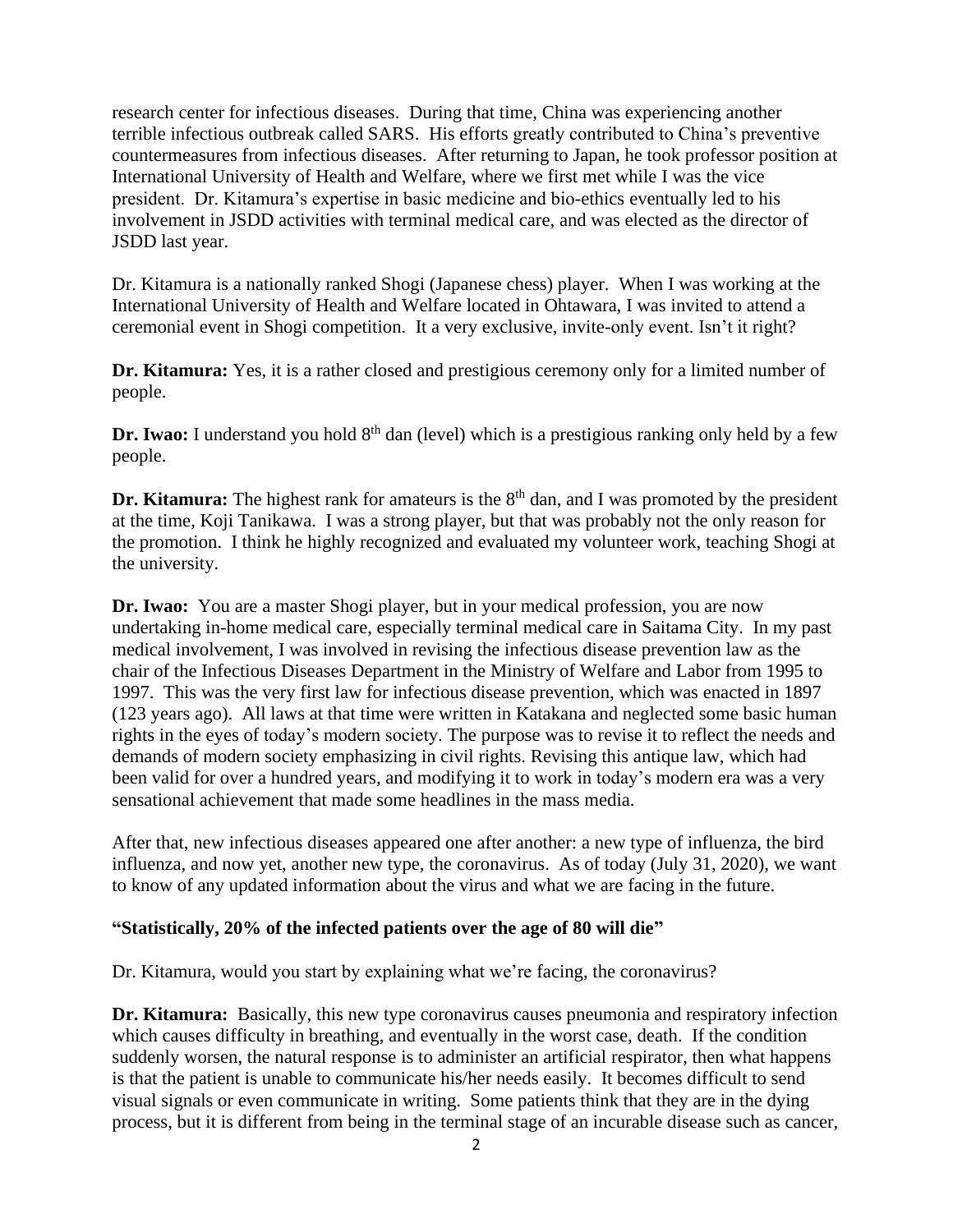with no hope of recovery. Most people probably know that young people are much less likely to die from coronavirus. It is the elderly population who has the highest risk of death. According to a source, 20% of elderly patients over the age of 80 who contracted the virus will likely die. It is a serious disease, but if you look at it another way, 80% of elderly patients will recover. So, it is certainly not incurable with no hope of recovery. You can say that it is rather a curable disease, so using terms like "terminal stage" for coronavirus is totally inaccurate. However, it can be tricky if an elderly patient with an artificial respirator later wants it removed since he or she can't communicate his or her wishes. We strongly recommend that a record of how you want to be treated, known as the living will, is prepared well in advance while still in good health. Even young people, if they have diseases such as diabetes or heart disease, the same preparation is recommended because such diseases can quickly worsen. I recommend that all family members talk about this frequently before it becomes too late.

#### **"We are only equipped with one set of ECMO in our hospital. What should we do if ten patients rush in?"**

Extracorporeal membrane oxygenation (ECMO) which is an excellent respirator, proved to recover 60% of patients. However, only a limited number is available, and furthermore, one set requires around 20 medical staff to operate. In other words, ECMO is an extremely high cost medical equipment. When you have only one set of ECMO, and there are ten patients with severe case of pneumonia, you have to make a critical decision of which patient should be prioritized to be treated with the only ECMO. This is why we all need to talk about it always with family members and be prepared for the situation.

**Dr. Iwao:** As a matter of fact, I lost two friends recently to coronavirus. I had a conversation with one of them about ten days ago. He told me that he had a terrible cough, so I told him if it was that bad, he should go to the hospital. Two days later, he was hospitalized, and one week later he passed away. I was shocked at such a sudden advancement of his condition. A normal influenza virus doesn't aggravate this quickly. Are there any other particular characteristics of this virus?

**Dr. Kitamura:** That is a typical characteristic of the coronavirus.According to some statistics, roughly 20-25% of death occurred in patients aged over 80. It is commonly known that elderly people often die from the flu, but it is only about 1%. So, you can say that the COVID-19 is a very severe and deadly disease, especially when you look at cases in which a middle aged patient who was healthy just a minute ago can all of a sudden suffer severe breathing problems, end up in an ICU on a respirator, and then lose consciousness. Such severe symptoms of sudden advancement was not seen in any other viral diseases. The fact that one out of four patients die from the coronavirus is a very terrifying factor for elderly people.

This new type of COVID-19 is ranked the second most dangerous disease currently. If your father becomes infected, you can't hold his hand or give him words of encouragement. If he dies from it, he would be placed in a specially prepared bag and cremated so that you would not be able to watch him or stay close to him as you would normally if he had died of another disease. Basically, you are not allowed to provide COVID patients the kind of terminal care you would otherwise. This is really a cruel disease. Families are left with pain, suffering, regret and an enormous feeling of emptiness.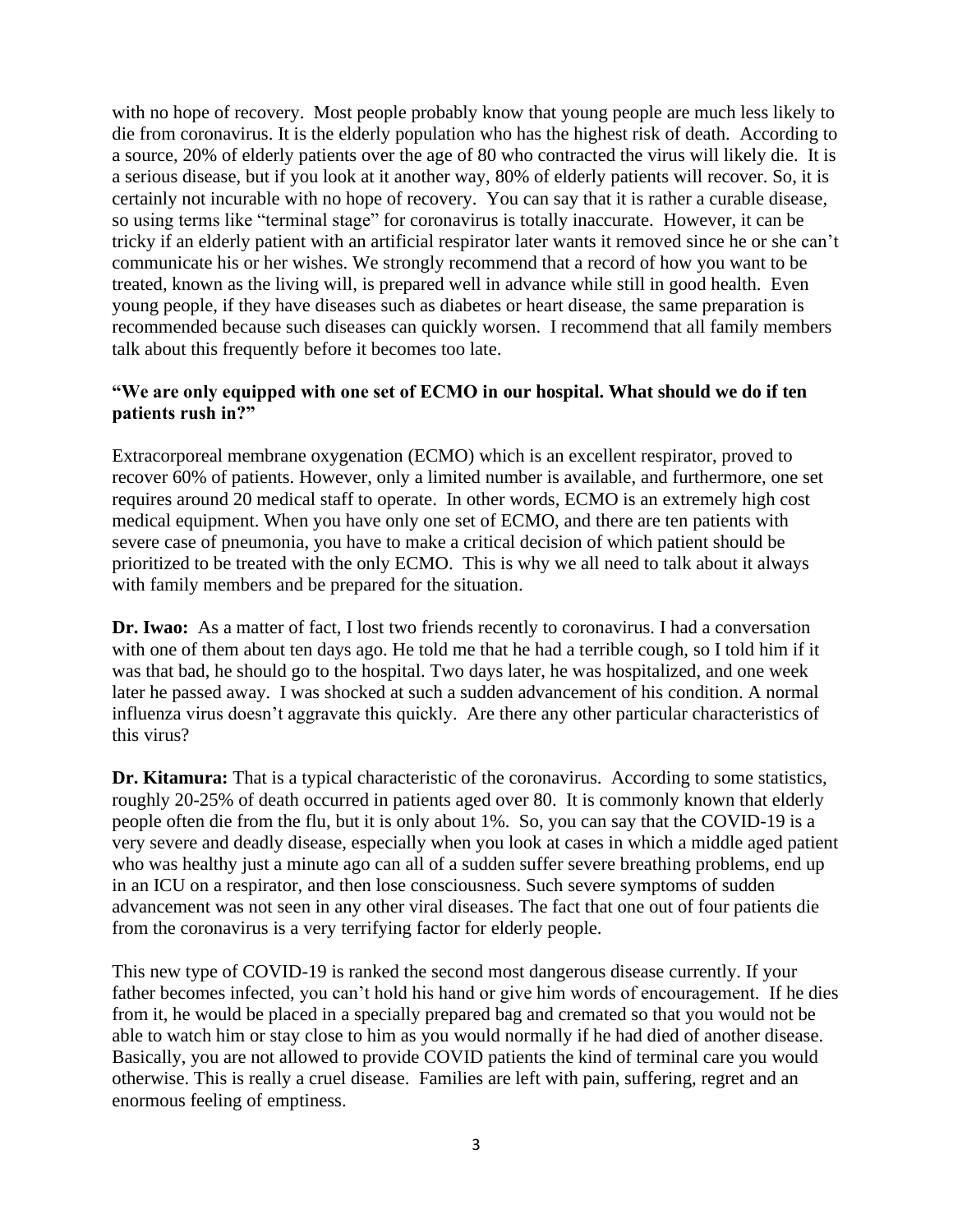### **"COVID-19 patients are unable to say their final farewell to their loved ones"**

**Dr. Iwao:** The motto behind JSDD's activities is "Live strongly and die peacefully." When end is near, we all want to be able to say, "I lived a great life," and be surrounded by our loved ones. Unfortunately, COVID patients are stripped of that wishful scene.

**Dr. Kitamura:** As long as it is designated as the second most contagious disease, an eternal farewell of holding hands or telling the dying patients things like, "thank you for always being there for me, dad," or "I'm so fortunate to have you as my mom."

**Dr. Iwao:** That is the saddest thing about the coronavirus. Isn't it?

**Dr. Kitamura:** Yes, it is. The coronavirus may not always be the second most dangerous disease, or it may go down to a lower risk "level 5." The normal influenza is now rated as No. 5. When COVID-19 broke out, we did not know much about it, but now we know that it will not spread if we take proper precautions. We fortunately do not have a panic situation such as the collapse of the whole medical system caused by a critical magnitude of infected cases. If the general public takes the same kind of preventive countermeasures as all medical providers do, it would be possible for family members to come closer to their patients and to hold their hands. It would be quite possible to avoid the awful farewell scenes, in my opinion.

Dr. Iwao: During the initial stage of this outbreak, nobody knew what this new virus was, and coupled with so many deaths all over the world, maybe we were forced to take strict countermeasures. The biggest imminent issue now is the development of a cure, both medicine and preventive vaccine. What is the current situation on this effort?

**Dr. Kitamura:** As to a cure, as of late July, two approved have been approved. One is called Remdesivir, a very expensive antiviral drug given though a drip. This is optimal for patients with 24/7 supervision and are cared for in the ICU. Another drug is called Dexamethasone, a steroid that calms the immune system. This is optimal for less severe cases, not so expensive and no serious side effects. If a balanced combination of these two drugs are administered to patients in the ICU, they should be able to leave the ICU in about two weeks now. It was necessary to keep patients in the ICU for a month early on. There's a great chance that someone will come up with other drugs that can cure COVID-19 patients in the future. So I think we have a brighter future from that aspect.

As to a vaccine, Britain, China and the US are working hard at rapid speed to develop it. They are the major countries known to be working on this, but there are actually over 140 groups globally that are also working toward developing a vaccine. We will eventually see vaccines with various degrees of effectiveness in the market. If you ask me when a vaccine will be available for the Japanese people, some experts say as early as 2021, and others say it would take longer than that. It's hard to project.

#### **"Some say that the coronavirus will age you by about 20 years"**

**Dr. Iwao:** From the general public's point of view, if there is no cure right now, the only thing we can do is to focus on prevention. Today, we are having this discussion with this acrylic plate between us to avoid spreading the virus. If this type of measure becomes the new norm, we will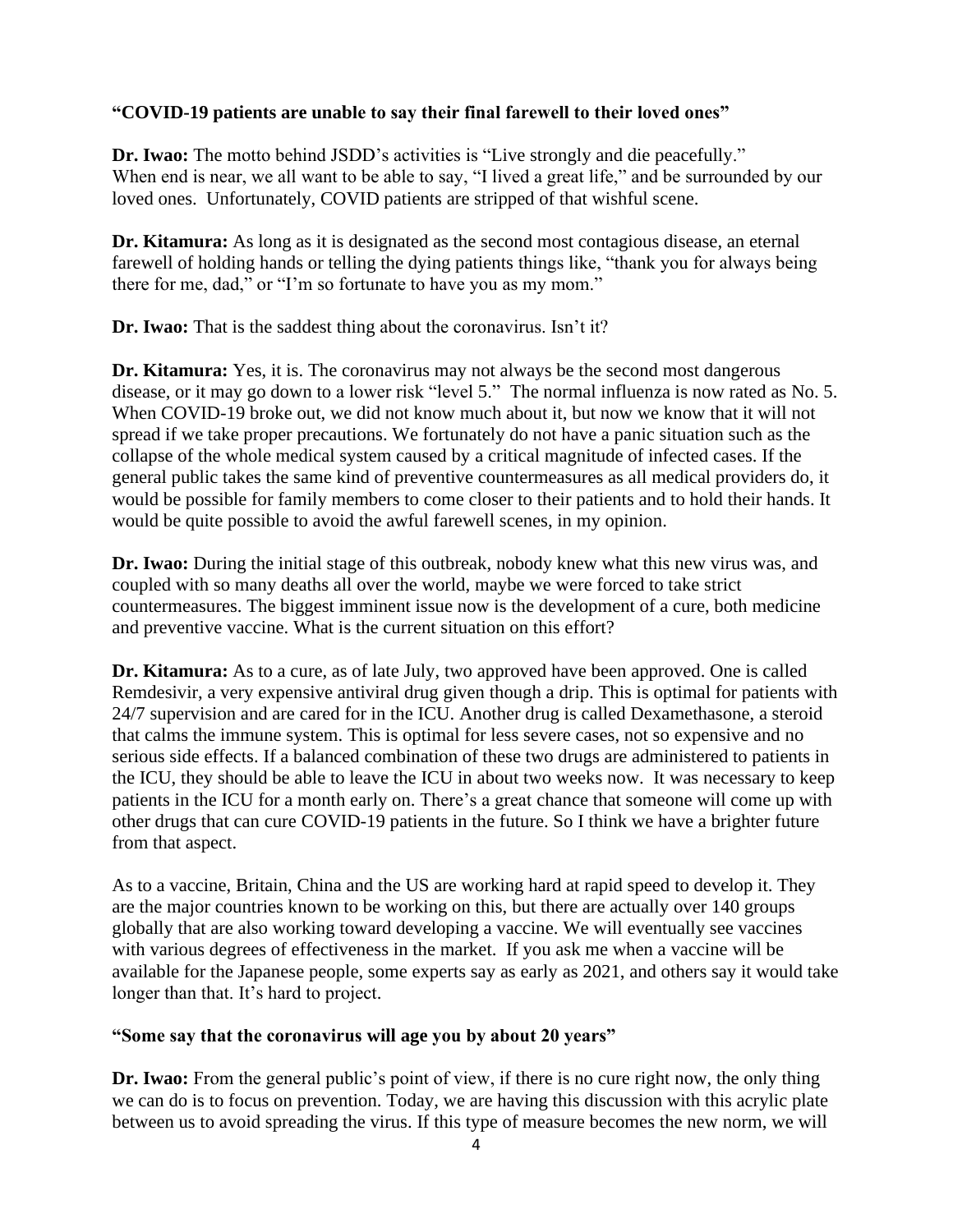continue to have meetings or lectures on Zoom and through other virtual means to conduct activities. Our activities will forever be forced to change and transformed into other methods and systems. However, the majority of our members are elderly people with no access to the internet, so we need to continue to have conventional lecture meetings, forums and visiting lectures while considering the risks and taking proper preventive measures such as social distancing and limiting the number of attendants.

**Dr. Kitamura:** I think so too. When we take the fraction of the number of fatality over the total number of infected cases, we call it our fatality ratio. This ratio increases drastically when the age gets up in the 60s. What I hear often is that infected patients seem to suddenly age 18 to 20 years. What they mean by that is, let's say I'm 59 years old. If I was to be infected with COVID, my body becomes as fragile and as that of a 77 year old, and as "likely to die" as a person that age. To explain it in another way, what takes 20 years in a natural process of aging and physical deterioration, it would take only one week for my body to go through the same amount of physical deterioration if I was infected with this virus.

**Dr. Iwao:** So, it's just like Urashima-taro (a Japanese fairy folk tale) who immediately transformed to an old man when he opened the forbidden holy casket.

**Dr. Kitamura:** Exactly. It is a casket virus.

**Dr. Iwao:** But it doesn't mean that you will automatically die if you open the casket, right?

**Dr. Kitamura:** Right now there is no way to sort out who gets severe symptoms and die, and who is more likely to recover. People over the age of 80 are at a high risk of developing severe symptoms from being infected, requiring a respirator in an ICU. Therefore, it is more important now than ever that we communicate with our families while we are still in good health and prepare all necessary documentation.

**Dr. Iwao:** That is why we (JSDD) issue the living will and promote ACP/Life Planning Conference. Before any of us are hooked to a respirator or in a situation in which we can't communicate our wishes, we must put down all of our wishes in writing. JSDD published a template called "My wish list," a supplementary document that includes issues of artificial nutrition and hydration. We are now in the middle of a global pandemic, so preparing such documents are absolutely necessary more than ever.

#### **"We are living in an era in which death is near"**

**Dr. Kitamura**: I agree. Many elderly people probably have never thought of being on a respirator until the coronavirus broke out. Nobody knows who and when it will be necessary. Even if you take precaution by wearing a mask, practice social distancing and washing hands frequently, you may still get infected, unfortunately. We must all accept the reality that tomorrow, any of us may be infected, suffer from pneumonia, our conditions become so severe that you can no longer communicate a week later, and in another week, we may die. This whole process can happen in a course of only a month. We live in a terrible era right now. "Death" and "Dying" are not something that is happening in a far distant world. We have to realize that we live in that era right now in which death is near.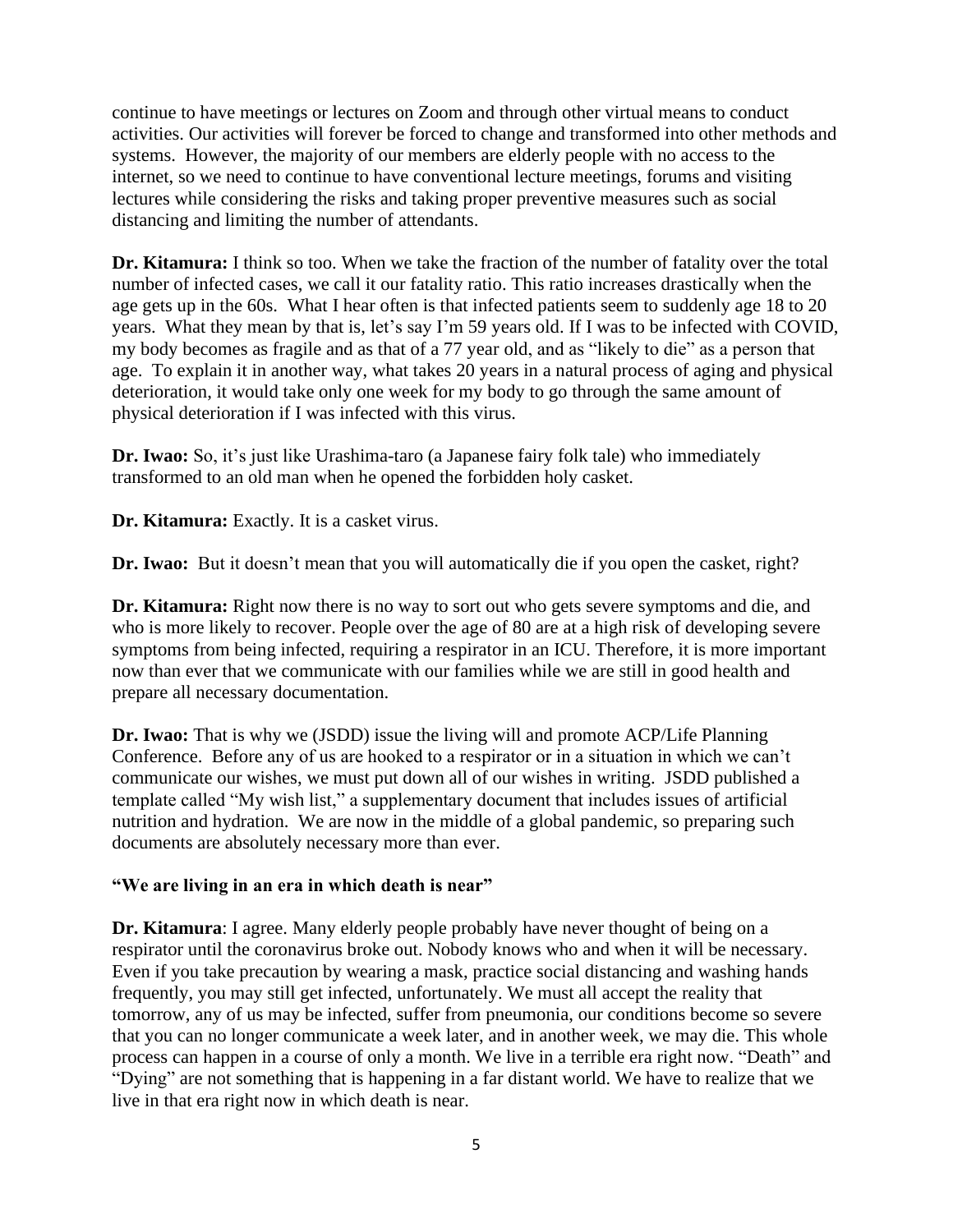**Dr. Iwao:** I think we can say that the coronavirus is sending us an urgent message of how important it is to prepare all necessary documents expressing your own wish and will. Thank you for having this talk today.



**(Photo and brief resume of Dr. Yoshihiro Kitamura)**

Dr. Kitamura was born in 1960, and graduated from Tokyo University Medical School with a Ph. D. in Bacteriology. He is a former Professor of Basic Medical Center, International University of Health and Welfare. Dr. Kitamura is currently an in-home medical care physician at the Saitama City Hikari Clinic, Chairman of KYK Medical Research Institute, Professor of

Medical Education Center at Nippon Medical School, and serves as a Board Director of Japan Society for Dying with Dignity.



### **(Photo and brief resume of Dr. Soichiro Iwao )**

Dr. Iwao was born in 1947. After graduating from Keio University Medical School with a Ph. D., he continued his studies at Texas University. Upon returning to Japan, he began to work for the Ministry of Health, Labor and welfare, and was promoted to the position of Director, Medical Policy Department. He then worked for the WHO as the Health Development Center Chief, and moved on to be the Vice President of International University of Health and Welfare. Dr. Iwao currently serves as the President of Japan Society for Dying with Dignity.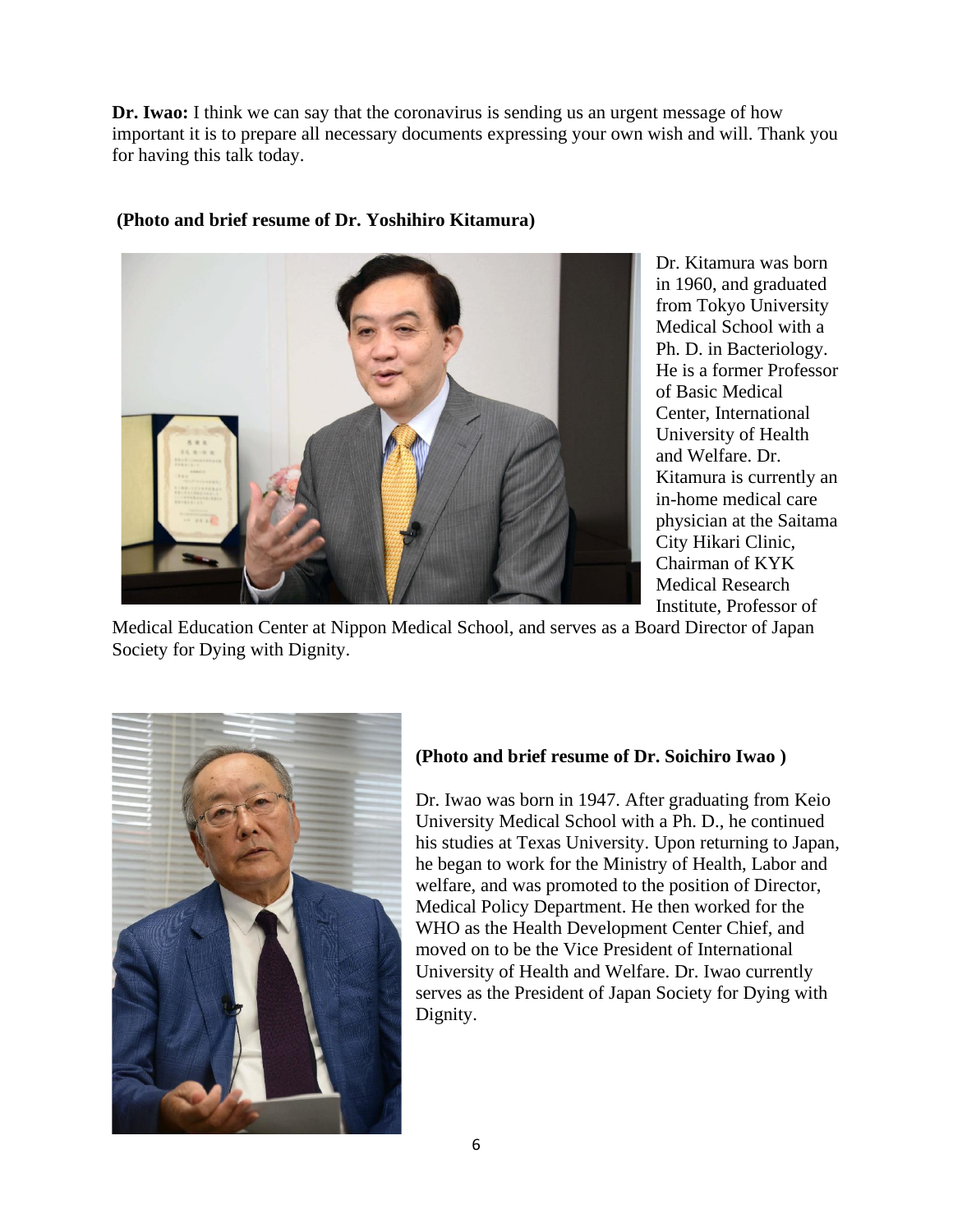## **Proposal by Japan Geriatrics Society regarding the coronavirus pandemic**

Japan Geriatrics Society whose members are doctors specializing in elderly medical care offered the following proposal in light of the recent findings. One of the most unique characteristics of the coronavirus is its sudden development in severity and consequent loss of communication.

The proposal strictly emphasizes the avoidance of tendency to determine patient priority for the use of artificial respirators or placing restrictions on patients' healthcare directives solely based on their age or status. These incidents have been occurring more as medical facilities are flooded with COVID patients and experiencing more demand than supply.

#### **Major points of the proposal:**

- To guarantee the patient's right to receive the best available medical treatment and care.
- To communicate sufficiently with the patient, the patient's family and medical staff, i.e., to conduct a Life Planning Conference (ACP) well in advance of becoming infected with the coronavirus. The ACP will include topics of perception of life and death, value of life, a wish of how to spend the last days of life, and a wish of where to receive terminal care, etc.
- To permit not administering a respirator or removing it when recovery is improbable.

## **Countermeasures against COVID-19: JSDD's recommendation**

JSDD issued living will is a documentation and expression of the patient's will concerning the medical treatments and care choices when the patient faces the terminal stage of his or her life. Life prolonging measures stated in the living will are life prolonging medical devices such as an artificial respirator, renal replacement therapy/dialysis and gastro stoma. Therefore, the decision of accepting or refusing an artificial respirator as a life prolonging measure while in terminal stage and the decision to accept or refuse the same respirator as a medical treatment for an acute disease such as the coronavirus are two different and separate issues. However, in a case where the patient refuses a respirator due to the possibility of consequent pain and complications by considering age and other health conditions, his or her wish to refuse the respirator should be honored.

As health conditions worsen, it is often impossible for the patient to directly tell the doctor about his or her wishes. Therefore, it is imperative that we inform our families and close friends well in advance. If you are concerned that your parents or other family members are in a similar situation, you should utilize the Life Planning Conference to share their consent.

In an unfortunate case that you become infected by the coronavirus, and your conditions become severe, you must submit your living will to your doctor and explain your wishes (i.e., refusal of a respirator or pain management mediation) so that your medical care team can provide you with the care you choose and respectfully honor your wishes.

(Available on our website at [www.songenshi-kyokai.or.jp](http://www.songenshi-kyokai.or.jp/) uploaded 4/27/2020)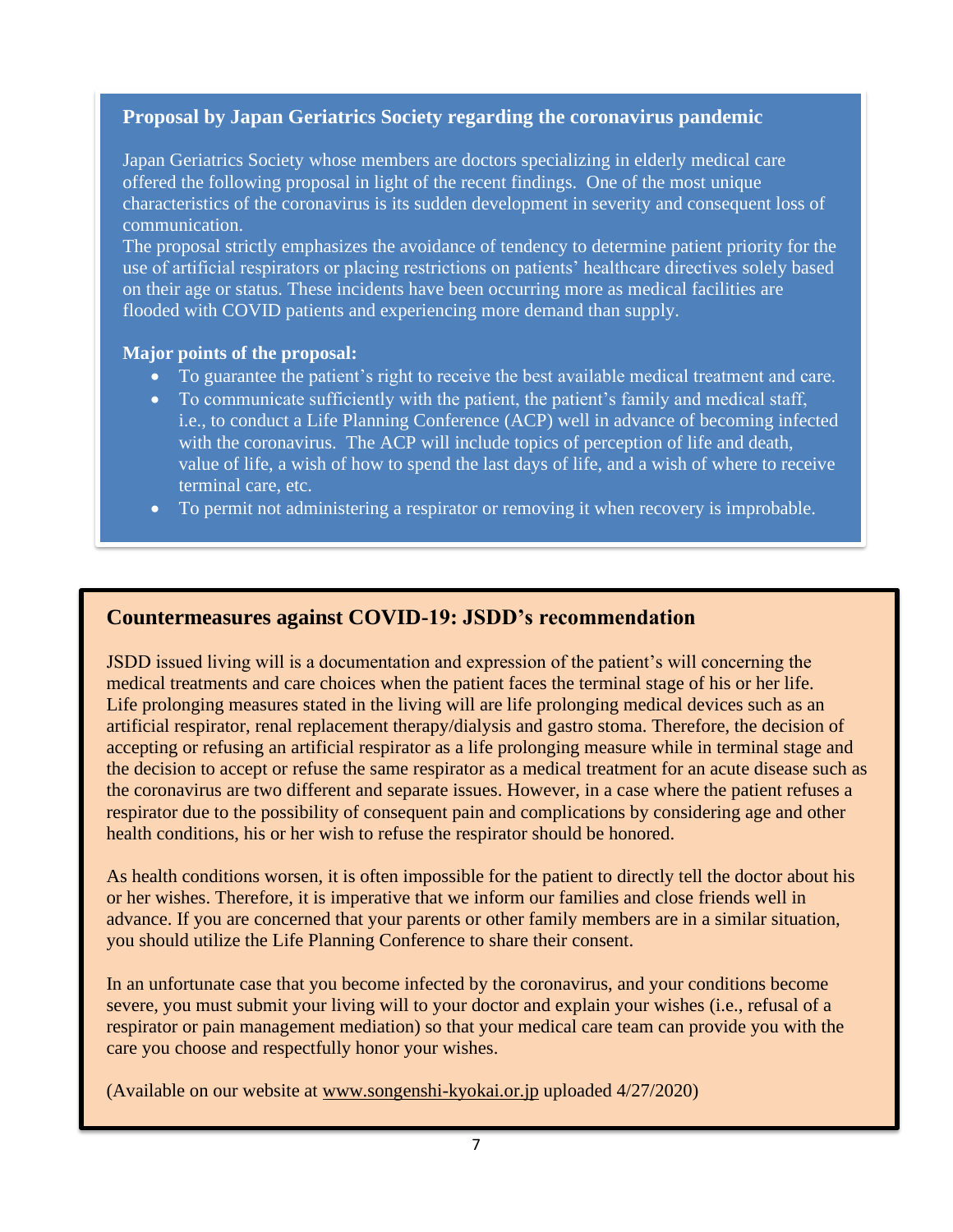# **JSDD's official statement regarding a recent media report on an ALS patient's assisted suicide**

First of all, we would like to pay sincere respect to the courage of a woman who lived her life to the fullest until the end while suffering from a fatal disease, ALS (Amyotrophic Lateral Sclerosis). We wish her to rest eternally in peace. We would also like to make the following statement regarding the report of this ALS patient's assisted suicide.

We, Japan Society for Dying with Dignity, is a private organization with over 100,000 members whose mission is to educate citizens and promote the concept of the Living Will. We must first clarify that terms such as "dying with dignity" or "dignified death" are an entirely different concept from active euthanasia. We sincerely hope that these two separate concepts will be accurately and clearly differentiated from one another when discussed publicly in the future.

JSDD defines "dying with dignity" or "dignified death" as death which comes naturally in the life process by withholding any life prolonging measures and alleviating pain and suffering through sufficient palliative care. On the contrary, death resulting from active euthanasia is terminating life peacefully while being assisted by someone, and is still considered a crime in Japan. We only have the information published by the media and are not familiar with any details of this case, including the treatment the assisting doctors provided. Nonetheless, what occurred is against the social norm and an unethical medical practice, and obviously not acceptable under any circumstances.

In 1991, there was a criminal case in which an attending physician at Tokai University Hospital was charged with homicide when he provided a lethal dose of medicine to the patient who was in terminal stage of cancer. This was the only other case of active euthanasia in Japan until now. Yokohama District Court ruled in 1995 that the below four conditions must be met for physicians to legally practice active euthanasia on a patient:

- 1. The patient is suffering from an unbearable and severe pain that cannot be relieved.
- 2. The patient's condition is considered incurable with no hope of recovery; and death is imminent.
- 3. There is no other way of alleviating the patient's pain except for a consequent result in death.
- 4. The patient explicitly accepts and consents shortening of life.

Not only did the recent case not meet the above conditions, but there seemed to be no sufficient communication between the patient and the medical providers. Therefore, the conduct of the two doctors involved can be concluded as based on self-motivated judgement without social consent. In one report, the Yokohama District Court mentioned that the patient experienced some physical pain, but we suspect that there was much more pain involved that was not physical. In the professional scope of palliative care, pain consists of the following types:

- 1. Physical pain
- 2. Mental pain
- 3. Social pain
- 4. Spiritual pain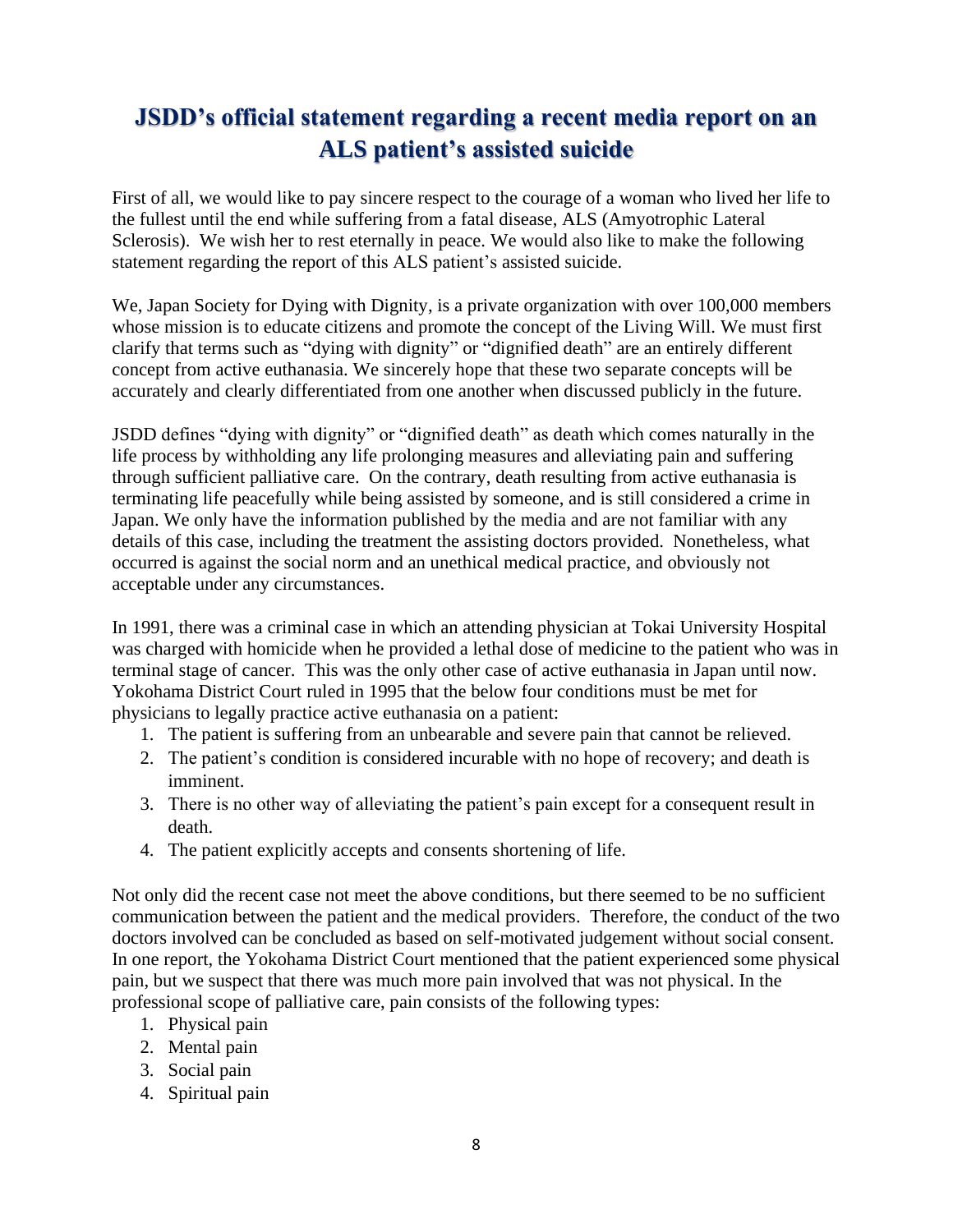Spiritual pain is defined as pain that comes from losing value and significance of living a life. Hidden behind one's wish to die is usually neglected pain. It can be a social pain such as the feeling of not wanting to be a burden on your family or no longer being able to participate in social activities. It can also be a spiritual pain of losing the value or significance of living a life. No one can take over or substitute your pain. What is needed is a type of care management in which patients can share their pain while in search of a meaning in life. Unfortunately, our society does not have a sufficient support system for these patients and others who are vulnerable, which may have led them to assisted suicide as their only resort.

According to various research and studies, 70 to 80% of the Japanese population seems to support a legal system that allows active euthanasia. The right to active euthanasia is legally recognized in Switzerland, the Netherlands, some states in the U.S., Canada, and Australia. In Switzerland and the Netherlands, active euthanasia for physical and spiritual pain is legally recognized, as well as advanced stages of dementia if included in the patient's advance directive. JSDD supports dignified death, but opposes active euthanasia.

Some find our position to be unexpected, but our intention is that we must first make a country in which we can die with dignity by respecting and honoring the living will. Japan is the only developed country with no legal backing of the living will, and is also at the bottom globally with no profound deliberation on the topic of terminal care. The mainstream opinion currently is that sufficient palliative care should eliminate the need for active euthanasia. Some of our members proposed that we start a discussion about active euthanasia; however, our current position is that we should not recognize or approve active euthanasia so easily unless we have a sudden, drastic revolutionary change in our society.

The living will is a testament of life, a document of self-determination regarding one's terminal care. When our efforts in legislature to legalize the living will was in a deadlock, the Ministry of Health, Labor and Welfare decided to change its approach to promoting a new term, "Life Planning Conference," which is equivalent to advance care planning (ACP). JSDD started to send out messages such as, "the living will is the first step to your Life Planning Conference" and "the patient is the protagonist of this life story. Unfortunately, the reality is that people who write their living wills are still a minority in Japan, and many people in advanced stages of dementia are incapable of writing their living will.

The living will is a form of self-determination regarding one's terminal medical care. This pursuit of happiness is a constitutional right of all citizens in Japan. If we take it one step further and claim that it is also a citizen's constitutional right to die, then active euthanasia would be included. JSDD is an active member of the World Federation of Right to Die Society, which consists of organizations from 30 countries. The whole world struggles with this issue of right to die, which ultimately means to honor active euthanasia. In Japan, the discussion of right to die is still held at the level of dying with dignity by promoting the living will.

In light of this recent assisted suicide case, we want to ensure that people do not consider discussion of death to be a taboo, but rather that they expand the deliberations on topics such as the living will, dying with dignity and even the right to die. We sincerely hope that this event triggers an establishment of a unanimously supported terminal medical care system in the very near future.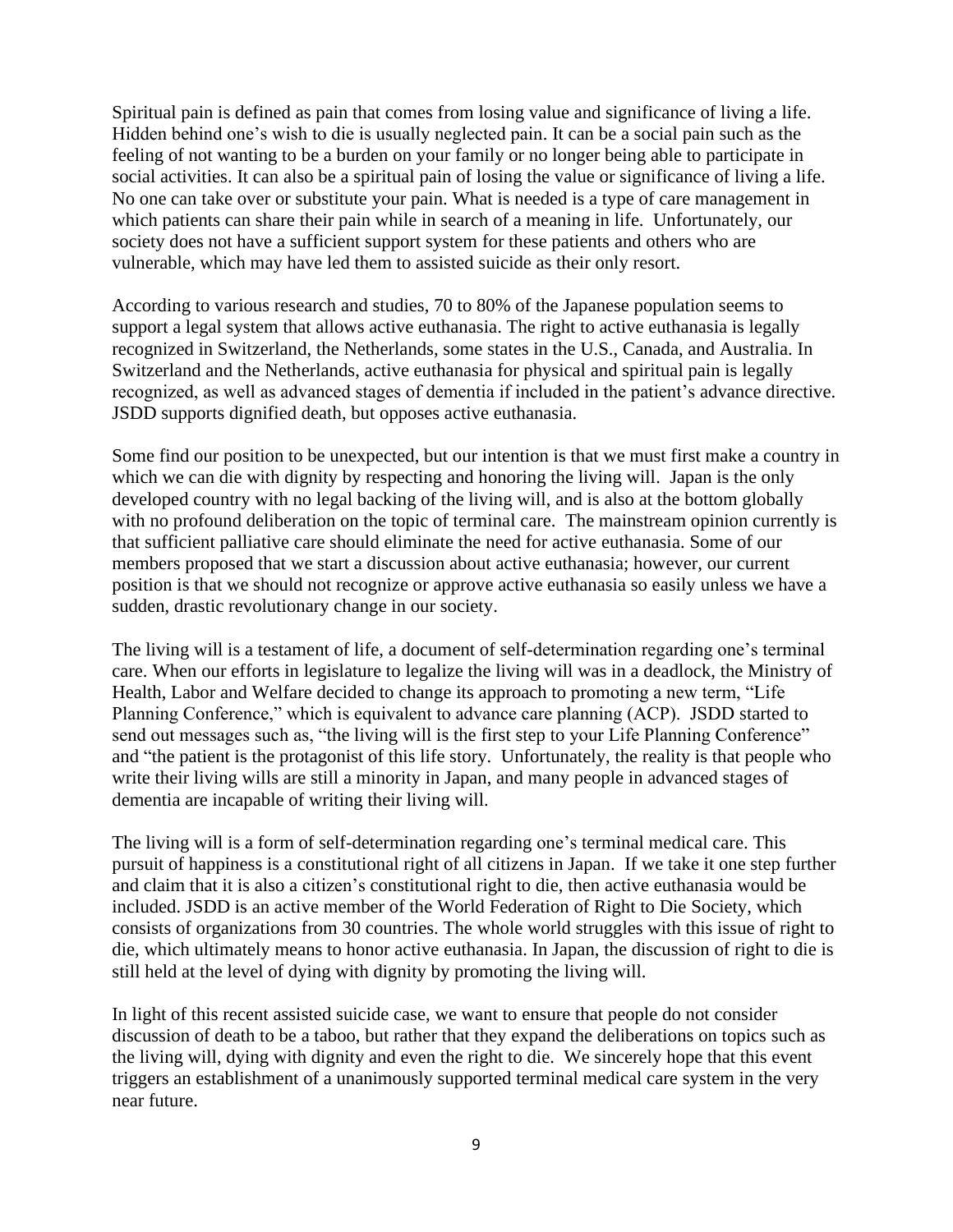# **Activity Reports from JSDD Regional Chapters**

## **Kansai Chapter Regional Board of Directors meets on Zoom**

--------------------------------------------------------------------------------------------------------------------- Until last year, Kansai Chapter had its Regional Board of Directors meeting every other month at the office located in Shin Osaka. Led by Dr. Kazuhiro Nagao, Vice President of JSDD, we have gained a mutual understanding of the JSDD headquarters' purpose and deepened our knowledge of the living will. Also, we had been discussing plans for lecture meetings, living will workshops for local residents, and basic policy for Kansai area activities.

Due to the coronavirus outbreak, the Kansai Chapter Office was closed after the declaration of national emergency in April. In order to continue our activities, we held our Regional Board of Directors meeting in May and August using Zoom. Seeing familiar smiling faces of the directors brought a lively discussion about what we can do to continue our activities within the restrictions of social distancing guidelines. As younger people are more familiar with the internet and virtual settings, we hope that this situation actually brought us a great opportunity to reach out to the younger generations. Discussions are still going on, and we hope that the pandemic will be over soon so that we can see each other face to face again.

# **Tohoku Chapter**

#### **A message to JSDD members and their primary care doctors**

What is the best solution concerning quality of life for a patient in terminal stage of cancer and receiving in-home medical and palliative care?

---------------------------------------------------------------------------------------------------------------------

This was one of the questions on a National Examination for Medical Doctors in 2017. Palliative care and in-home terminal care are required subjects in our current medical education, and similar questions often appear on the exam. In addition, basic terms and concepts such as "patient's rights and obligation," "patient's right to self-determination," "informed consent," "honoring the patient's wish and will," and "patient's quality of life." These terms and concepts are also common topics on national examinations for both medical doctors and nurses. This is exactly what JSDD has been pursuing for many years. We can say that the living will issued by us is one of the basic concepts in our medical education now.

Here is a suggestion to all JSDD members. Would you take an extra step and ask this question to your primary doctor? "I am a member of JSDD. Would you honor my wish and will when I'm critically ill or severely injured?" You can ask a nurse the same question instead. Don't be passive, and take action. JSDD is now legitimately recognized by the government as a public interest corporation. We are certain that your inquiry will be received and answered amicably more than ever before. You will feel that the medical environment has changed from what it was before.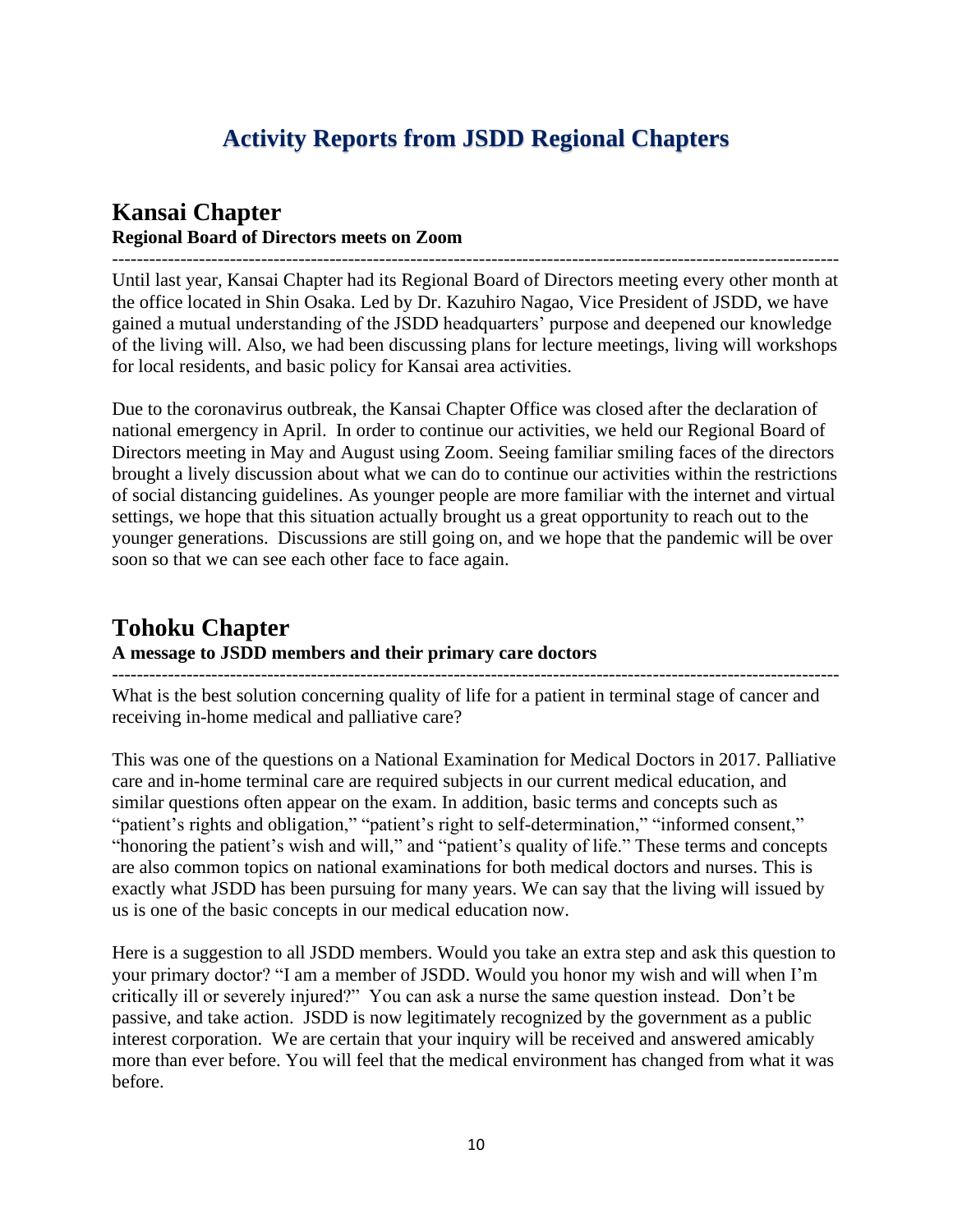In a worst case scenario if your inquiry was not received amicably, you can select another doctor from the list of registered LW supporting physicians system, one of JSDD's top priority projects.

By the way, the correct answer to the captioned question is, "it depends on resources and support available to the patient." The 7<sup>th</sup> Tohoku Living Will Study Group Workshop will be a great opportunity to expand your understanding of supporting in-home terminal care.

## **Kanto Ko Shin-Etsu Chapter Calling life-time JSDD members**

--------------------------------------------------------------------------------------------------------------------- There are two types of JSDD membership: one is a regular member and the other is a life-time member. A regular member pays the fee annually, and the life-time member pays a one-time fee of ¥70,000 upon enrollment.

JSDD's corporate status change to a Public Interest Corporation was accredited in April after two appeals (details are found in JSDD Newsletter #178.) During the appeals process, the court pointed out that rather than a one-time payment upon enrollment, it was much preferable to have a periodic confirmation of a member's will through recurrent payment.

Based on our responses, we decided to make a phone call to all members for their membership confirmation. JSDD has about 4,000 life-time members nationwide, and our chapter has around 2,000. All chapters started to make phone calls in June, and we closed it in August. Since many members were staying at home due to the pandemic, we had a lot of great conversations with them. On the other hand, some didn't answer the phone or were reluctant to have a conversation due to recent nation-wide scam cases targeting elderly people. We found that some members had already passed away, and some were suffering from dementia so we had to talk with their families.

The main purpose of the phone call, of course, was to confirm continuation of their memberships, but we were also able to update their information such as change of address, where they kept their membership cards, and how they were handling the pandemic. We were pleased to hear some of their responses such as, "I'm so glad to receive this phone call, "It was very instructive and meaningful to talk directly with a JSDD official."

We also realized how important it is to have direct communications with each and every lifetime member.

## **Tokai Hokuriku Chapter**

**Report on phone calls to life-time members They were happy and relieved to hear from us**

--------------------------------------------------------------------------------------------------------------------- After JSDD's status change to a Public Interest Corporation, we started calling all of our lifetime members in July to update their information. Three of us, the Office clerk, Tsukasa Kobayashi (Chapter Advisor) and Yoshimi Nanpei (Chapter Director) took turns picking up the only phone in our office to call. When the call did not go through, we called again at another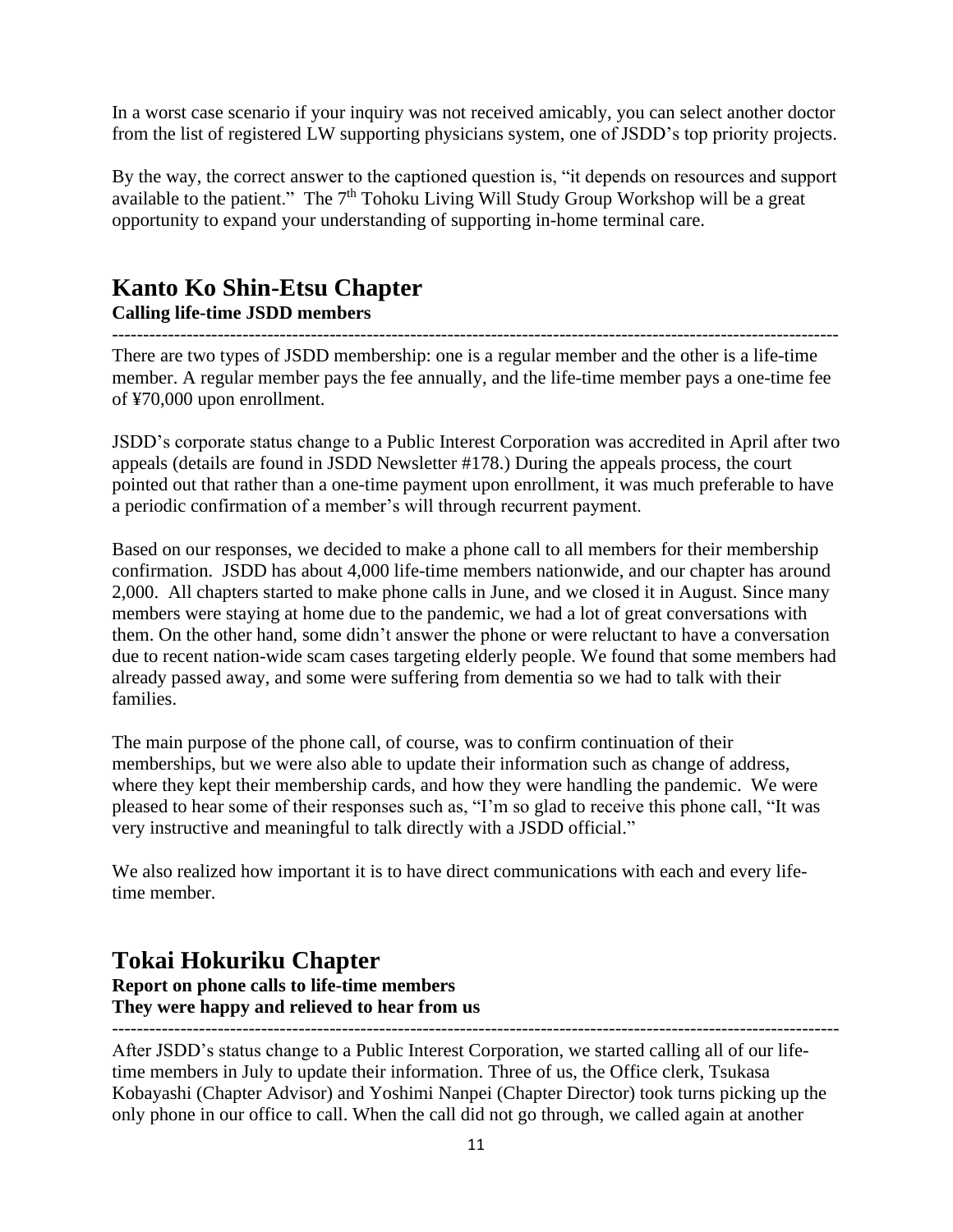time, at least twice in each case. Of all 339 life-time members in our chapter (counted one family as one), we were able to successfully communicate with 227 (66.9%), including the cases in which someone else in the household had to talk instead of the bedridden member, or the member was in a nursing home, etc. A total of 74 cases (21.8 %) were unsuccessful, of which half (38 cases) were due to a phone number no longer in service, the call went straight to voice mail, or refusing all calls because of an increasing number of spam calls.

When we were successfully connected, we asked them for any updates in personal information such as an address change, if the membership card and the living will declaration were kept in a safe place, as well as if there were any changes to their daily life. We expected some people would be surprised to receive a call from us, so we took this opportunity to thank them. We were very pleased and relieved to find that no one wanted to cancel their memberships.

Unfortunately, we found out from the calls that 20 members had passed away. It was awkward and very sad hear a wife of the member, "My husband is no longer with us." or "My father died a long ago." Of course, we expressed our sorrow and sympathy and asked for their continuous support for the dying with dignity movement. We regret that was all we could say, and can't shake the feeling that we could have said it better.

# **Kyushu Chapter**

#### **Requesting a life prolonging measure is part of the living will**

-------------------------------------------------------------------------------------------------------------------

Until today, we have regarded refusal of life prolonging measures as a basis of dying with dignity; however, if you decide to accept life prolonging measures as a result of your life planning conference, through in-depth communication with your family and medical providers, then this is also considered dying with dignity.

When I visited patients to provide in-home medical care, I had a patient suffering from a chronic heart disease, kidney disease, and dementia. He was 92 years old. He had a strong desire for living a long life, and he requested that I would give him the best available medical treatment. He said, "Cardiopulmonary resuscitation, respirator, please do so because I do not want to lose to death. Only after receiving all available treatments, I will say, okay this is it." He told me, "Doctor, please place a photo of my dead wife in my coffin and when it comes time that I'm unable to speak or express my wishes, my daughter will be my agent. Her decision will become my decision. When I die, my daughter will probably be crying. Please tell her not to cry because her father lived his life to the fullest." We used to carry on these conversations crying together with his daughter.

His wishes were well known to all of our medical staff and fully honored that he did not have any worries, fear or depression. He died in a hospital. I think that he, his daughter and all other family members were content and satisfied.

Refusal of life prolonging measures has been the mainstream statement in the living will. It is time that we open our outlook that choosing to accept all available life prolonging measures is also a viable option to be recorded in the living will. Whatever you choose, the bottom line is that the patient's self-determination is what must be honored.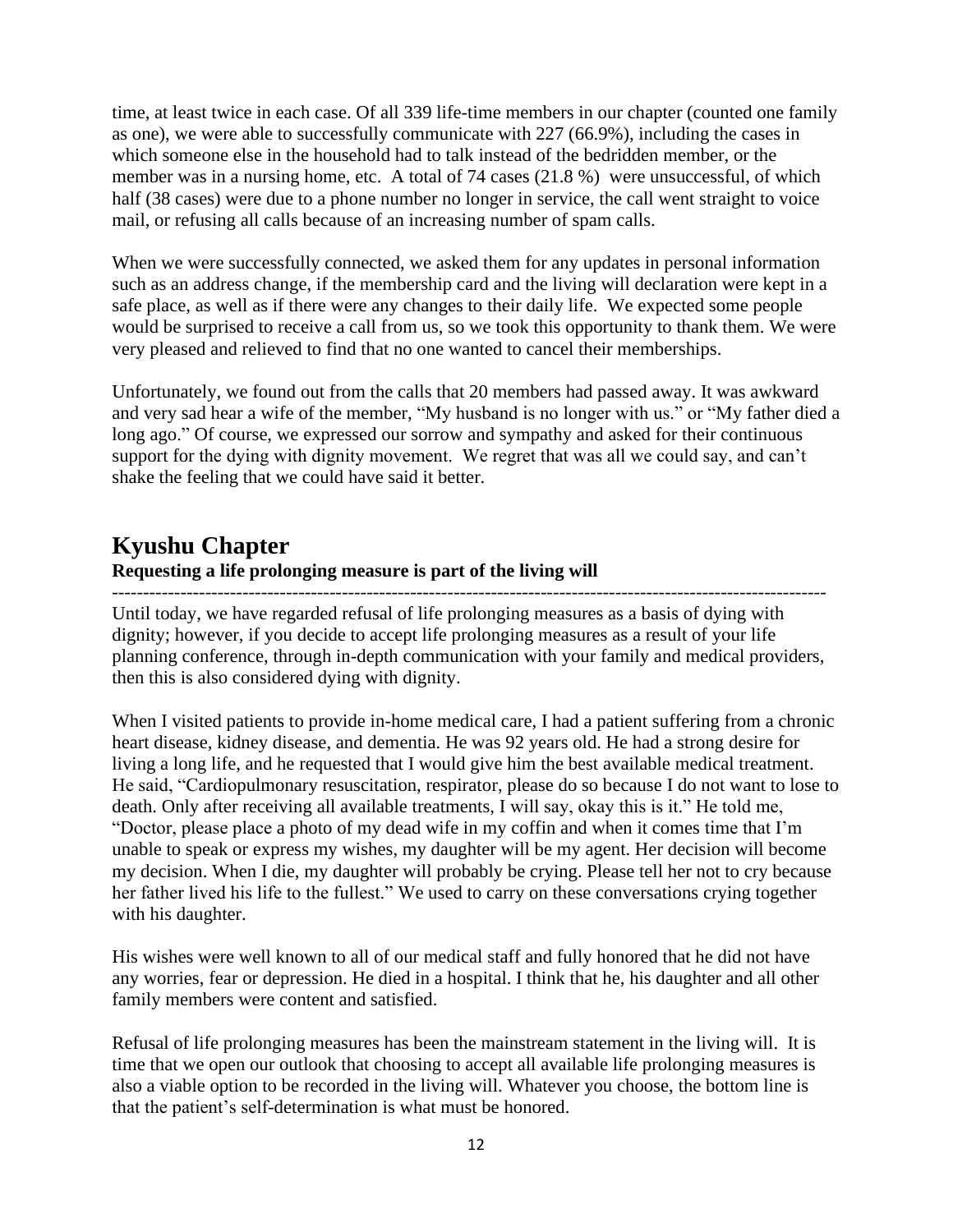## **Shikoku Chapter Announcement: New Chairman of Shikoku chapter**

Shikoku Chapter Main Office was moved from Matsuyama to Takamatsu in October. Masahiro Nomoto (Ehime Prefecture) also resigned, and Jun Nishiguchi (Kagawa Prefecture) became the new Chairman of Shikoku Chapter with the approval of both Chapter and Headquarters Board of Directors.

Shikoku Chapter started in Matsuyama City, Ehime Prefecture in 1994 by a group called "Consideration of dying with dignity in Ehime." The group branched out to Takamatsu city in 1995, Tokushima city in 1996, Kochi city in 1997, and eventually to all prefectures in Shikoku. The Chapter's Main Office moved from Matsuyama to Takamatsu in 2000, and back again to Matsuyama in 2010. During the last ten years, it issued biannual newsletters, then later combined it with the headquarters' quarterly newsletters. JSDD's corporate status will open new doors to further expansion. There are many organizations pursuing the best medical care for terminal stage patients, of which JSDD is the largest organization with the largest number of members.

The living will is a demonstration of an intrinsic human right, which should be honored by all people concerned. By carrying the torch of this concept, we have endeavored to create a better society in which family members, close friends, medical providers, caregivers, and everyone involved shares a common consent and support to honor the patient's will. Our endeavor will continue to create a comfortable environment for a peaceful departure.

## 9<sup>th</sup> Session of Japan Living Will Study Workshop **Dignity in dying, a beam of light in in the midst of COVID pandemic**

Originating from Wuhan, China, the new infectious disease called the coronavirus has made a sweeping expansion in the globalized world. On March 11, 2020, the World Health Organization (WHO) declared this to be a pandemic, a disease affecting the whole world. The spread is still ongoing, and the number of infected cases world-wide was around 25,000,000, and the number of total deaths reached around 850,000 as of the end of August 2020. Due to this rapid expansion, the medical system of all countries were critically stressed for vital resources such as hospital beds, medical staff, personal protective equipment (PPE), inspection equipment and facilities, artificial respirators, ECMO, etc. Medical providers were forced to triage patients due to limited supplies of medical equipment and professional staff in many countries.

To document refusal of life prolonging measures in the living will has been to fight the nature of common medical practice to save lives at all cost, that is, the use of aggressive and invasive treatments against patients' wishes. However, the pandemic reversed this situation with an overwhelmingly large demand against limited supplies in which we are unable to save all lives. We are now facing a complete paradigm shift which we have never experienced since the establishment of Japan Society for Dying with Dignity. The environment is now telling us how to prioritize patients' self-determination.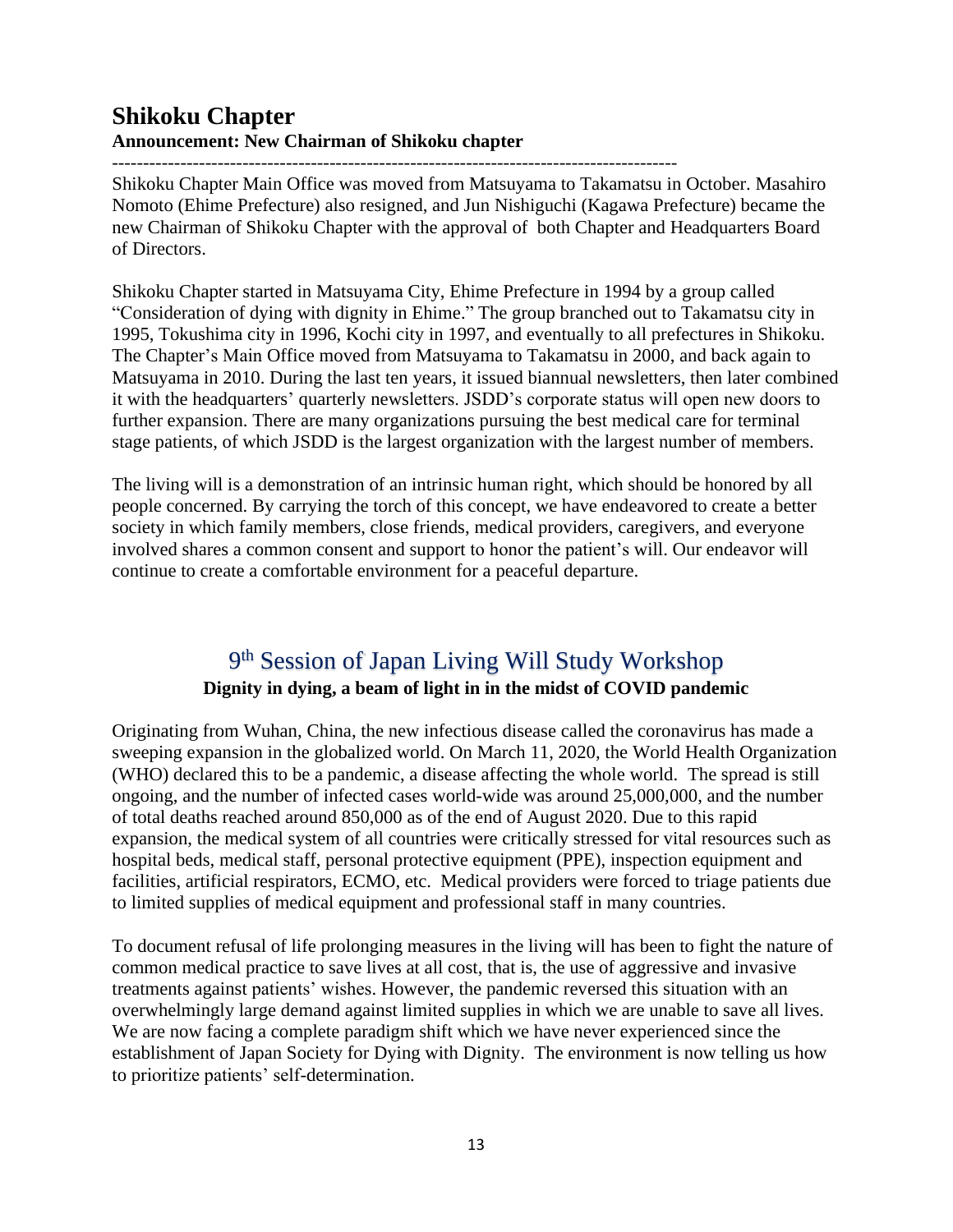9<sup>th</sup> Session of Japan Living will study workshop will be held as a Zoom conference, discussing the meaning of dignity in dying, how to prepare for it, and how to implement it. We hope this discussion will be like a beam of light in the currently dark, uncertain world.

# **Telephonic and Email Medical Consultations No. 5 "Should I continue or stop the cancer treatment?"**



Q: I am over 80 years old. I was diagnosed with Stage 4 bladder cancer, and currently undergoing chemotherapy with UFT. I have some of the side effects such as fatigue, loss of appetite and diarrhea, but no oral ulcer. I will have a CT examination in two months to see if it is working or not, but I feel that eventually it will show no effectiveness. My concern right now is whether or not I should continue treatment with a different drug. Naturally, there will be a gradual decline of thyroid and kidney functions, and we recognize the likelihood of the cancer spread to the lungs. I am afraid that under

these conditions, the new drug treatment will have a negative effect on my other organs rather than positively affecting against cancer. Please tell me your honest opinion.

## Advice #1:

Sooner or later, you should stop the chemotherapy, but your choice will be whether you stop it now or continue a little bit longer with another drug. You may be inclined to choose one side, but not 100% sure about it. You will likely regret no matter which option you choose. If you stop the anticancer treatment sooner, you may be able to enjoy the rest of the time you have, but if you choose the other one, you will encounter one of the following four patterns:

- o You may have a longer life; and you may have no bad side effects
- o You may have a longer life; but you may have bad side effects
- No chance for a longer life; but you may have no bad side effects
- No chance for a longer life; and you may have bad side effects

You should ask your doctor's opinion as to which one of the patterns has the highest probability of occurring in your case if you chose to continue with the treatment with a different drug. If you regret over the choice of stopping the treatment regardless of the likely pattern you'll follow, you may want to make a determination to pour your remaining life time, money and physical strength by taking a risk. Sometimes your doctor is just waiting for you to tell him to stop the treatment.

I am not an expert on this, but I sense that under the current situation, you don't expect a better outcome with the next treatment. You may want to ask your doctor for an honest opinion and recommendation or you can see a palliative care team for consultation if available or ask for a referral.